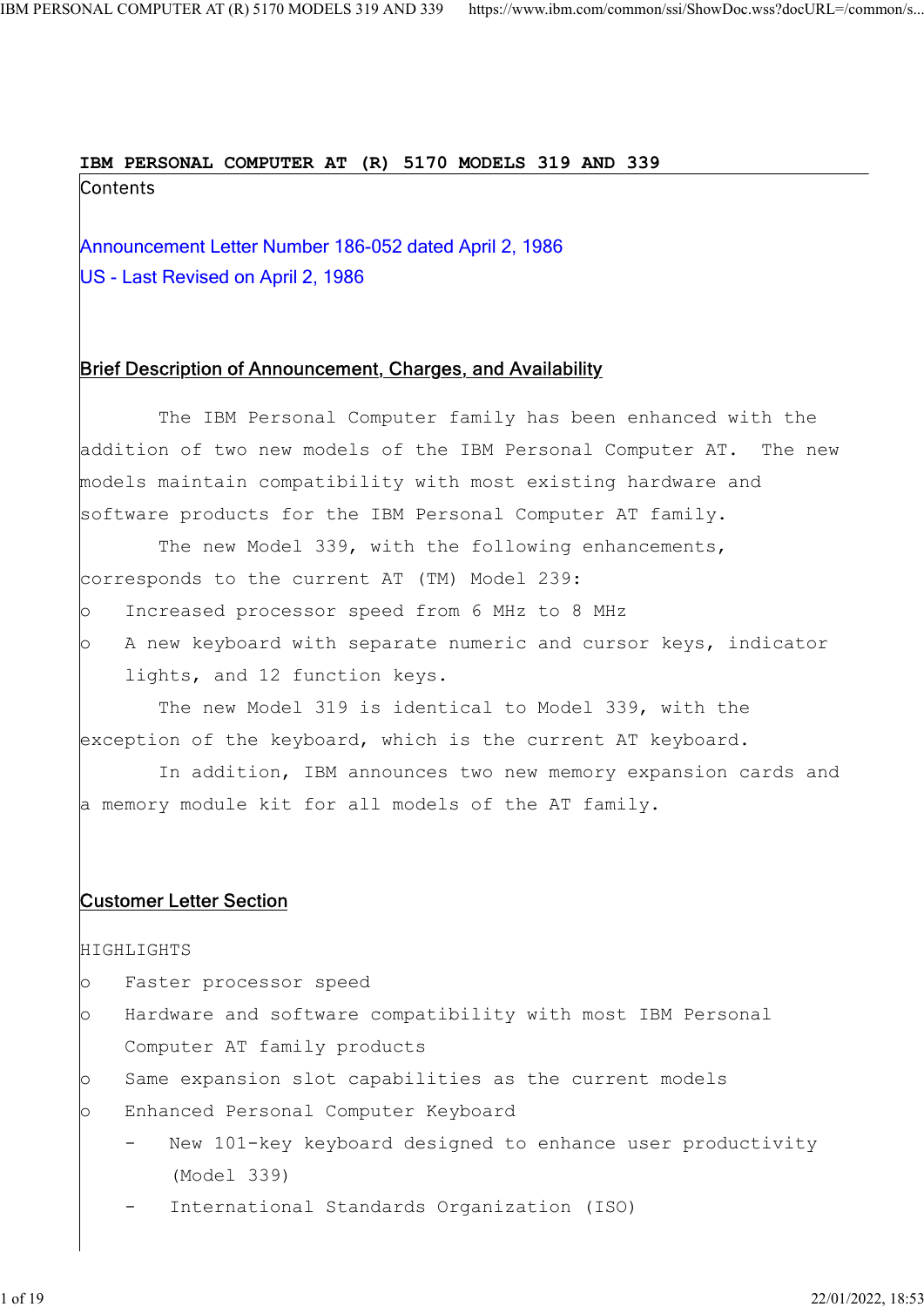- 101-key U.S. Version

- Recappable

o Selectric (R) typing section

o Dedicated numeric pad

o Dedicated cursor and screen controls

o Twelve Function Keys

o Indicator lights

o 9 foot cable

#### DESCRIPTION

 The newly announced models of the Personal Computer AT provide exceptional performance for professional applications, office environments, IBM network server functions and personal productivity.

 The system unit in Models 319 and 339 includes 512K bytes of planar memory, a single 1.2Mb High Capacity Diskette Drive, a combination Fixed Disk and Diskette Drive Adapter, a Serial/Parallel Adapter and a 30Mb Fixed Disk Drive.

 The new models are based on the high-performance 16 bit Intel 80286 Microprocessor. These models also include the BASIC language and clock/calendar with battery backup.

ENHANCED PERSONAL COMPUTER KEYBOARD

The Enhanced Personal Computer Keyboard represents an advance in keyboard design for the IBM Personal Computer family. The keyboard is designed to meet the needs of the personal computer user, the office system user, and the user who communicates and interacts with larger computer systems.

 Keycaps are removable. Clear keycaps with paper inserts permit customizing of the Enhanced Personal Computer Keyboard. Keyboard templates are available to provide specific operator instructions. A nine-foot cable is provided to attach the keyboard to the system unit. For ordering information, refer to the Accessories portion of the Charges section.

 The Enhanced Personal Computer Keyboard can be divided into five sections:

- o Typing section
- o Numeric pad
- o Cursor/screen controls
- o Function keys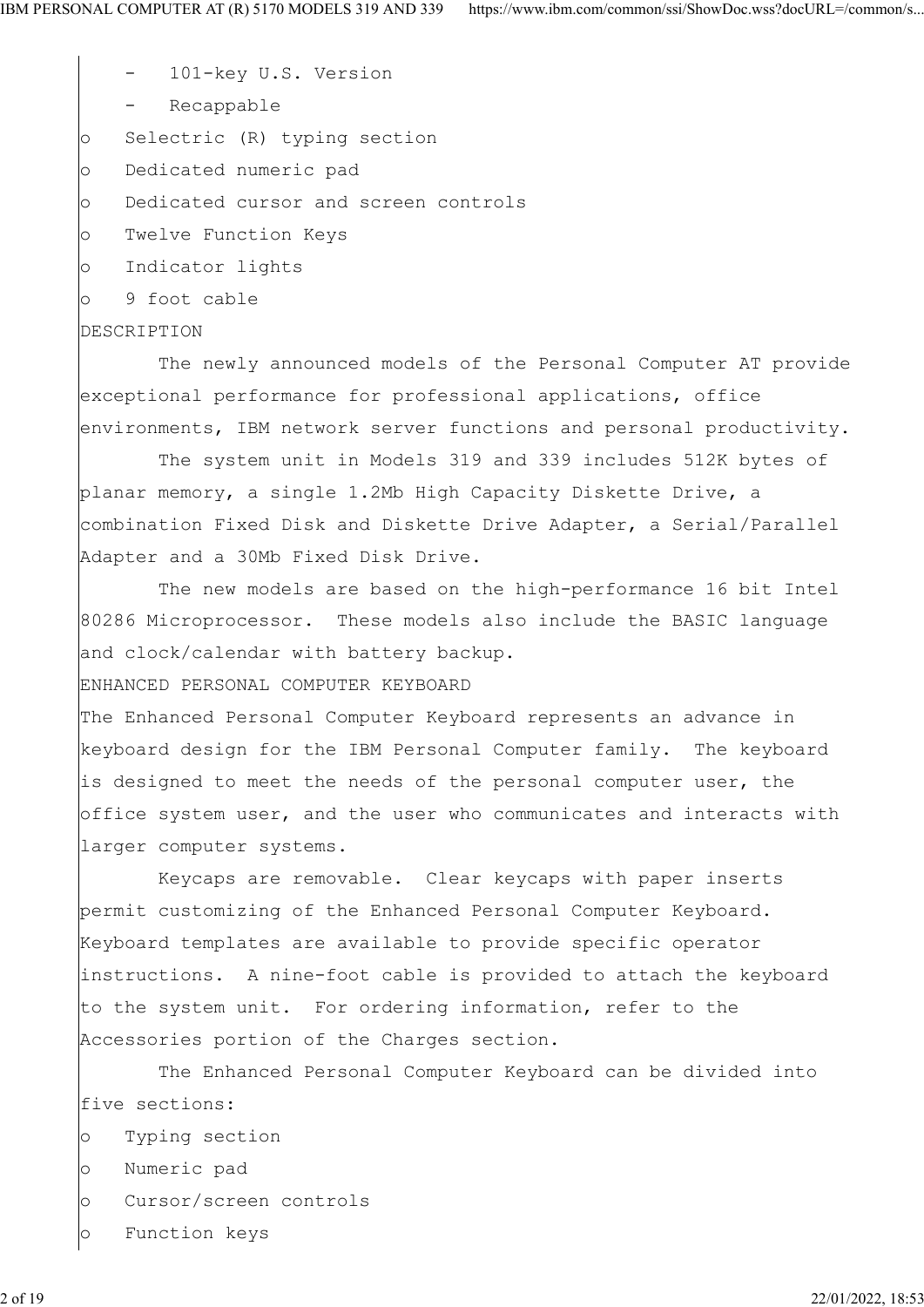o Indicator lights.

 The keyboard arrangement is similar to the Selectric (R) keyboard layout, but with 47 graphic character keys. The tab, capslock, shift, enter and backspace keys have a larger striking area and are located in the familiar Selectric locations. Control (Ctrl) and alternate (Alt) keys are placed on each side of the space bar. The typing section and numeric pad have home row identifiers for the touch typist.

 The typing section has 48 graphic character keys and a vertical enter key. An alternate graphic (AltGr) key on the right side of the space bar provides the ability to assign additional graphic characters to the keys.

 The cursor and screen control keys have been separated from the numeric pad, dedicating the numeric pad to numeric input. A division sign key and an additional enter key have been added to the numeric pad. As with the current IBM Personal Computer keyboards, the numeric pad may also be used for cursor and screen control when not in numlock mode.

 The cursor control keys are arranged in the inverted T arrangement. Insert, delete, home, end, page up and page down keys are separated from the numeric pad and located above the dedicated cursor control keys.

 The function keys are located across the top of the keyboard in groups of four. The escape key (ESC) is isolated at the upper left of the keyboard. Two additional function keys are provided (F11 and F12). Dedicated print screen/sysrq, scroll lock and pause/break keys are provided for commonly used functions.

 Three indicator lights are located at the upper right of the keyboard. These lights indicate the numlock, capslock and scroll lock status of the keyboard.

 A microprocessor in the keyboard handles the system unit interface protocol, scan code generation, and command processing.

 Also being announced today for the Personal Computer AT family (Models 068, 099, 239, 319 and 339):

128/640K BYTES MEMORY EXPANSION OPTION

This Memory Expansion Option provides 128K bytes of base memory, allowing users who require the support of 640K bytes base memory to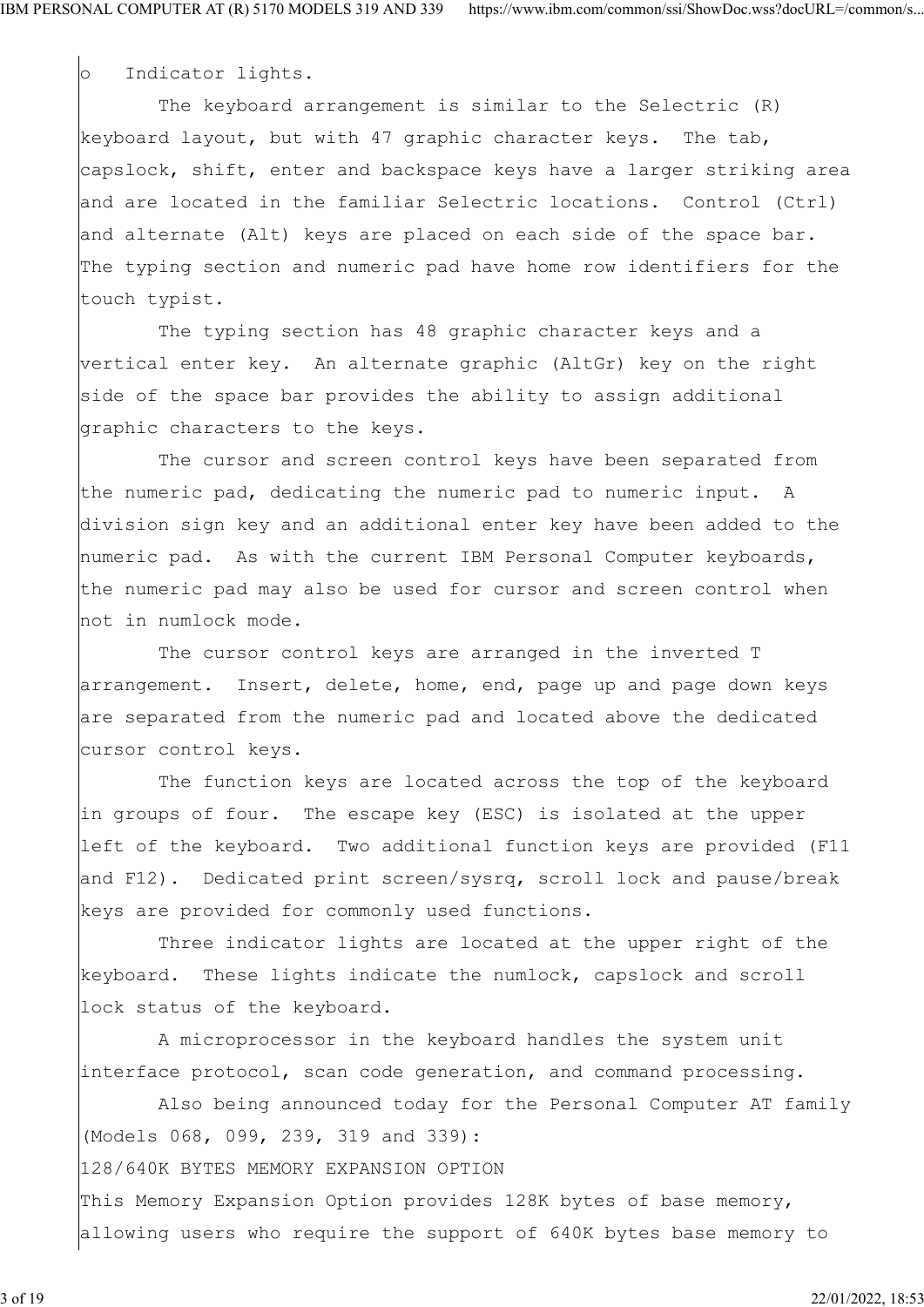satisfy their requirements.

 With the addition of the 512K bytes Memory Module Kit, this option has a maximum memory of 640K bytes.

 When the Memory Expansion Option is installed fully populated (640K bytes), the user will have available 640K bytes of memory in the real address space and 512K bytes of memory in the protected address space.

512K BYTES/2MB MEMORY EXPANSION OPTION

This Memory Expansion Option comes with 512K bytes of memory. With additional 512K bytes Memory Module Kits, this option can be expanded up to 2Mb of system unit memory (the base option plus three Memory Module Kits).

 A maximum of five 512K bytes/2Mb Memory Expansion Options can be installed in the system unit. A total of 10.5Mb of user memory is possible, with 512K bytes of planar memory plus 10Mb of memory options (five cards times 2Mb/card).

512K BYTES MEMORY MODULE KIT

The Memory Expansion Module Kit option provides an additional 512K bytes memory on either the 128/640K bytes or the 512K bytes/2Mb Memory Expansion Option.

PUBLICATIONS

 The following publication will be included with each system unit shipped:

o IBM Personal Computer AT Guide to Operations.

Additional publications available for purchase are:

o Technical Reference Manual - The Technical Reference manual is for programmers, engineers and others who want to understand the IBM Personal Computer AT in greater detail. This reference manual includes functional specifications, BIOS listings, hardware specifications, and printouts for peripheral connectors.

Technical Reference Manual (TRM)

TRM Update

o Technical Reference Options and Adapters - The Technical Reference Options and Adapters manual includes functional specifications for programmers, engineers and others who want to understand IBM Personal Computer options and adapters in greater detail.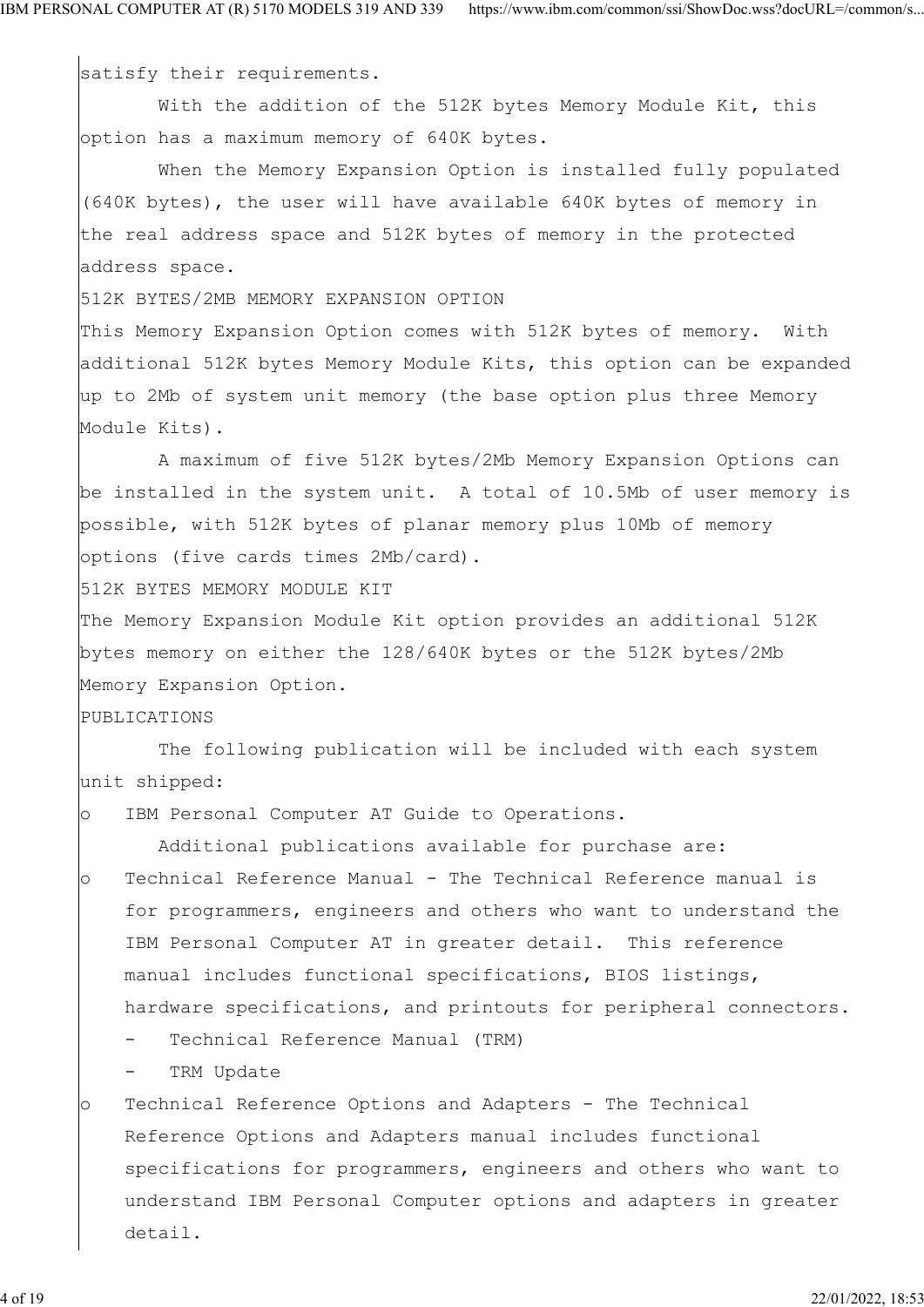- Technical Reference Options/Adapters (TRO/A)
- TRO/A 128/640K bytes Memory Expansion Update
- TRO/A 512K bytes/2Mb Memory Expansion Update
- Hardware Maintenance Service and Hardware Maintenance Reference

 These publications for service personnel detail many aspects of maintaining the machine. They include instructions for identifying the failure of a replaceable unit, a parts catalog, and the Advanced Diagnostic Diskette.

- Hardware Maintenance Service (HMS)
- HMS Update
- Hardware Maintenance Reference (HMR)
- HMR Update
- o BASIC Reference Manual Version 3.0.

#### SCHEDULE

 Orders for the newly announced models of the Personal Computer AT will be accepted immediately.

 The new models, the 128/640K bytes Memory Expansion Option and the 512K bytes Memory Module Kit are available now.

```
 The 512K bytes/2Mb Memory Expansion Option will be available
April 15, 1986.
TECHNICAL INFORMATION
```
5170 SYSTEM UNIT

```
The 5170 System Unit contains the following major functional
components:
```

```
o Advanced high-performance Intel 80286 microprocessor at 8 MHZ
    clock speed
```

```
o ROM based automatic power-on self test of system components
```

```
o BASIC language interpreter in 64K bytes ROM
```

```
 - Access Time - 150 ns
```
- Cycle Time - 355 ns

o 8086 compatible real address mode

o Limited protected virtual address mode functions

o 512K bytes of dynamic RAM on the system board

```
 - Access time - 150 ns
```

```
Cycle time - 275 ns
```
o Fixed disk and diskette drive adapter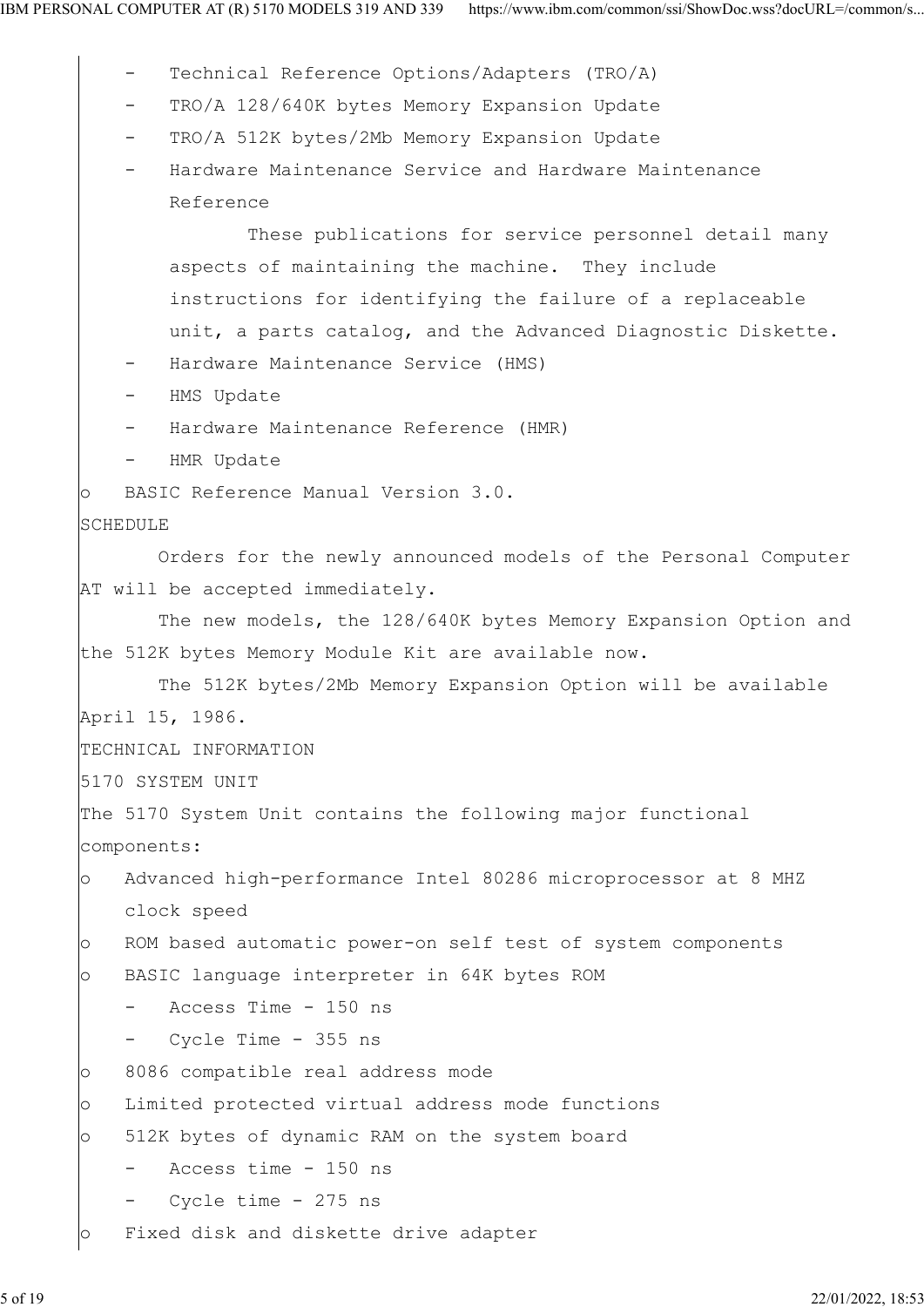o System clock/calendar/configuration w/CMOS RAM and battery backup o Directionally-mounted speaker o Security keylock/indicator assembly o Bi-directional keyboard interface o Enhanced Personal Computer Keyboard or existing AT Keyboard o Power-on indicator (green) o Eight expansion slots o 24-bit address o 16-bit data path o Seven Channel Direct Memory Access (DMA) o 16 level interrupt o Three programmable timers o 192 watt switchable worldwide power supply o 80287 math co-processor socket o Dimensions: Width 540 mm (21.25 Inches) Depth 439 mm (17.28 Inches) Height 162 mm (6.38 Inches) o Weight: 19.5 Kg (43.0 lbs.) o Electrical: 90-137V, 50-60 Hz - 180-259V, 50-60 Hz o Ambient Air Temperature: System on  $15.6$  (degs)-32.2 (degs)C (60 (degs)-90 (degs)F) System off 10 (degs)-43 (degs)C (50 (degs)-110 (degs)F) o Humidity System on 8-80 (degs) RH System off 20-80 (degs) RH o BTU Output: 1229 BTU/HR o Noise Level: Class 3 (Office Environment). CURRENT SPECIAL FEATURES FEATURES: The new Models 319 and 339 support most features and peripheral devices of the current IBM Personal Computer AT models. These features and peripheral devices include: FEATURE **FEATURE** SPECIAL FEATURE **CODE**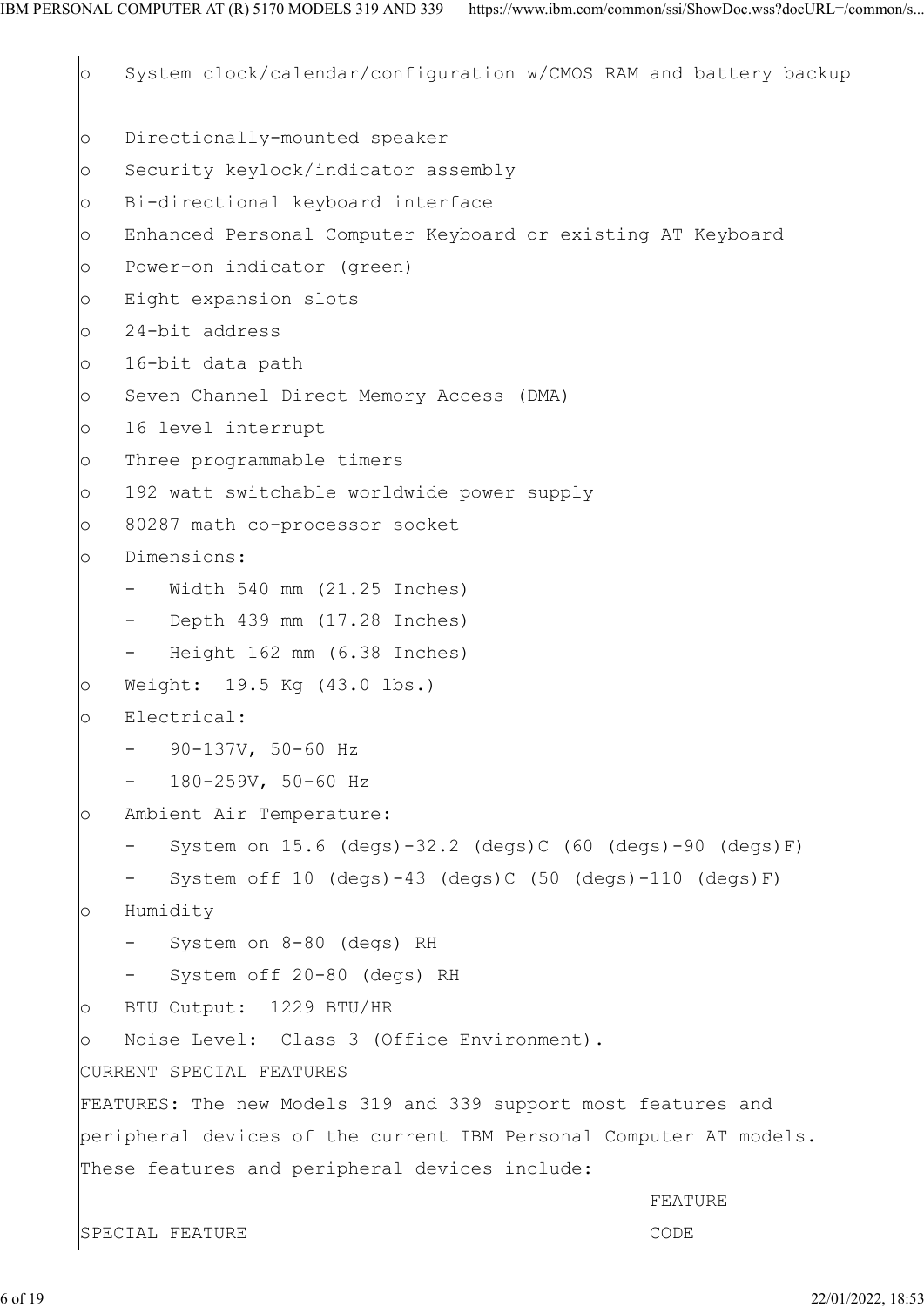| Binary Synchronous Communications     |      |
|---------------------------------------|------|
| Adapter                               | 1204 |
| Cluster Adapter                       | 1206 |
| Cluster Cable Kit                     | 1207 |
| Color/Graphics Monitor Adapter        | 4910 |
| Communications Adapter Cable          | 2067 |
| Data Acquisition and Control Adapter  | 1502 |
| Data Acquisition and Control Adapter  |      |
| Distribution Panel                    | 1504 |
| Double Sided Diskette Drive           | 0207 |
| Enhanced Graphics Adapter             | 1200 |
| Floor Standing Enclosure              | 0218 |
| Game Control Adapter                  | 1300 |
| General Purpose Interface Bus Adapter | 1503 |
| General Purpose Interface Bus Adapter |      |
| Cable                                 | 5040 |
| Graphics Memory Expansion Card        | 1201 |
| Graphics Memory Module Kit            | 1203 |
| High Capacity Diskette Drive          | 0206 |
| Math Co-Processor Option              | 0211 |
| Monochrome Display and Printer        |      |
| Adapter                               | 4900 |
| PC Network Adapter                    | 0213 |
| PC Network Base Expander              |      |
| (installs in 5178)                    | 0230 |
| Professional Graphics Controller      | 1501 |
| Prototype Adapter                     | 0220 |
| Serial Adapter Cable                  | 0217 |
| Serial Adapter Connector              | 0242 |
| Serial/Parallel Adapter               | 0215 |
| Synchronous Data Link Control         |      |
| (SDLC) Communications Adapter         | 1205 |
| 20Mb Fixed Disk Drive                 | 0205 |
| 3278/79 Emulation Adapter             | 2507 |
| 3278/79 Emulation Adapter             |      |
| Enhanced                              | 5050 |
| IBM Personal Computer                 |      |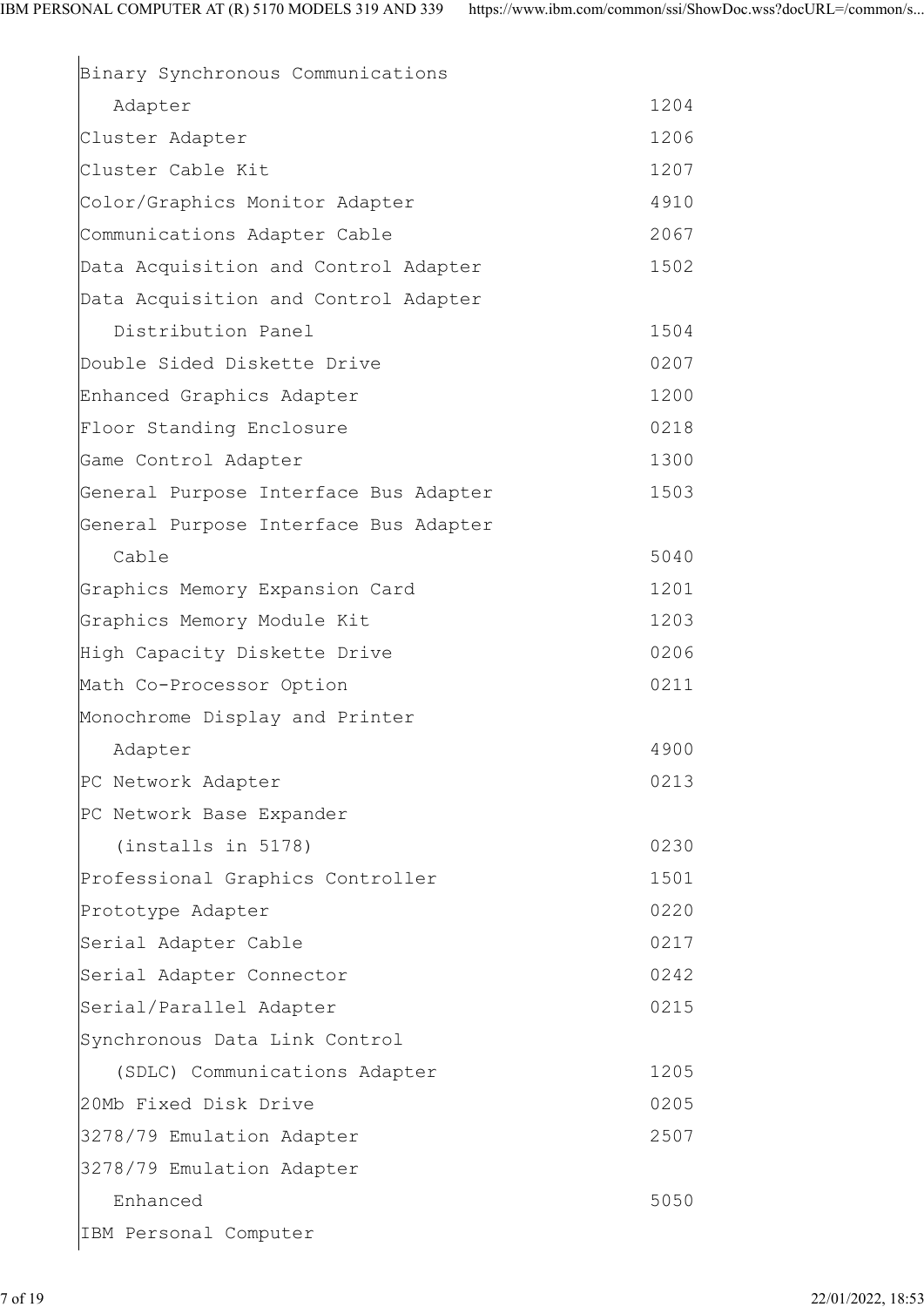AT/370 Option Kit 6115 30Mb Fixed Disk Drive 0210 Enhanced 5250 Emulation Version 2.1 Installation Convenience Kit 2870 Enhanced Display Station Emulation Adapter Kit 2871 IBM Personal Telephone Manager Adapter 8982 IBM Token-Ring Network PC Adapter 3391 PC Voice Communications Option 4771 IBM PC 1200 BPS Modem 4805 Additional features and peripheral devices of the current Personal Computer AT models are:  $\circ$  IBM Series/1 - PC Channel Attachment Feature and Cable (S/1 Feature #4000 and 4001) o 5364 Model 001 (Note) o 5364 Model 002 (Note) o 5364 Model 021 (Note) o 5364 Model 022 (Note) o 5201 Model 001 Quietwriter o 5201 Model 002 Quietwriter o 5216 Model 002 Wheelprinter o 5223 Model 001 Wheelprinter E o 3812 Model 001 Page Printer o 4201 Model 001 Proprinter o 3852 Model 002 Color Jetprinter o 5152 Personal Computer Graphics Printer (no longer available) o 5151 Monochrome Display o 5153 Color/Graphics Display o 5154 Enhanced Color/Graphics Display o 5175 Professional Color Display o 4865 3.5 inch External Diskette Drive o 5841 Model 001 1200 BPS Standalone Modem o 5178 Model 001 PC Network Translator Unit o ROLM Juniper II Personal Communications Adapter Model 46614. NOTE: Model 339 is not supported as the system console. Also, for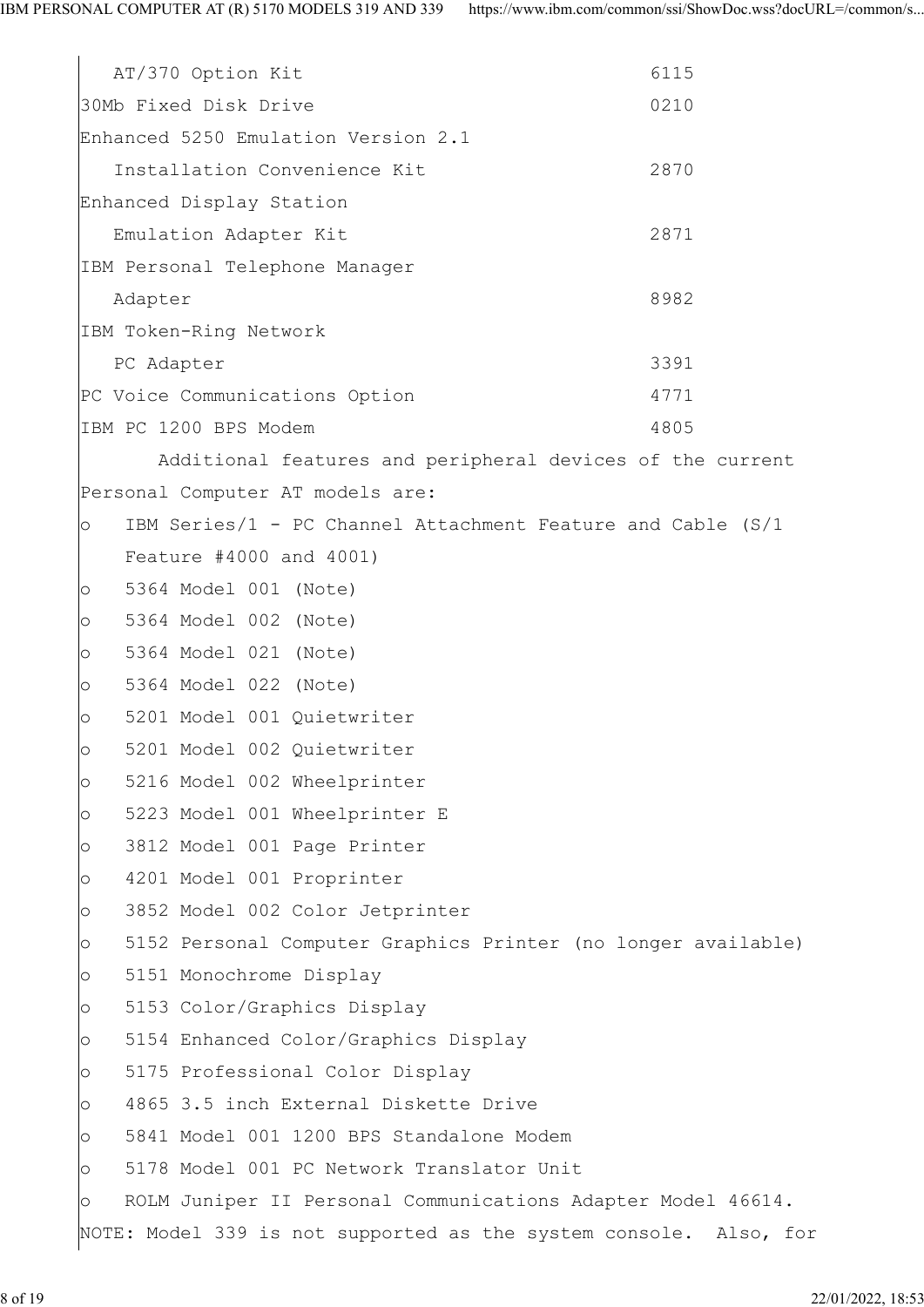SDLC communications, a patch will be available from HONE or EQUAL databases. Requires S/36 SSP Version 4.0.

COMPATIBILITY: AT Models 319 and 339 may be used in situations where the AT Models 068 and 239 are currently utilized. Most software and hardware currently supported by Models 068 and 239 will continue to be supported on Models 319 and 339.: See Attachment A for detailed list of compatible software products.

PREREQUISITES: AT Models 319 and 339 require a video display adapter and device for display output. Personal Computer DOS users require DOS 3.1 or higher. IBM Personal Computer XENIX (TM) Operating System users require XENIX Version 2.0.

XENIX is a trademark of Microsoft, Inc.

PLANNING INFORMATION

CUSTOMER RESPONSIBILITY: The customer is responsible for unpacking and installing system components and options for the Personal Computer AT Models 319 and 339, per the installation instructions provided.

INSTALLABILITY: The keyboard is plugged directly into the system unit. The display and printer are connected via adapters installed in the system expansion slots. Once turned on, the system unit automatically runs a power-on self test to verify system readiness. If a failure is found, an instruction will appear on the screen.

 If the test is successfully completed, the system attempts to load an operating system (such as DOS) from the first diskette drive. Should an operating system not be found, the system attempts to load from the first fixed disk. If this operation is not completed, the BASIC interpreter is made ready, identified on the screen, and the system is available for use.

PACKAGING: The system unit and keyboard for Model 339 is packaged in two separate cartons. The keyboard package also contains the following:

o IBM Personal Computer AT Guide to Operations

- Exploring the IBM Personal Computer AT Diskette

- Customer Diagnostic Diskette
- Setup and Installation Included in Guide to Operations
- o System unit power cord
- o Welcome package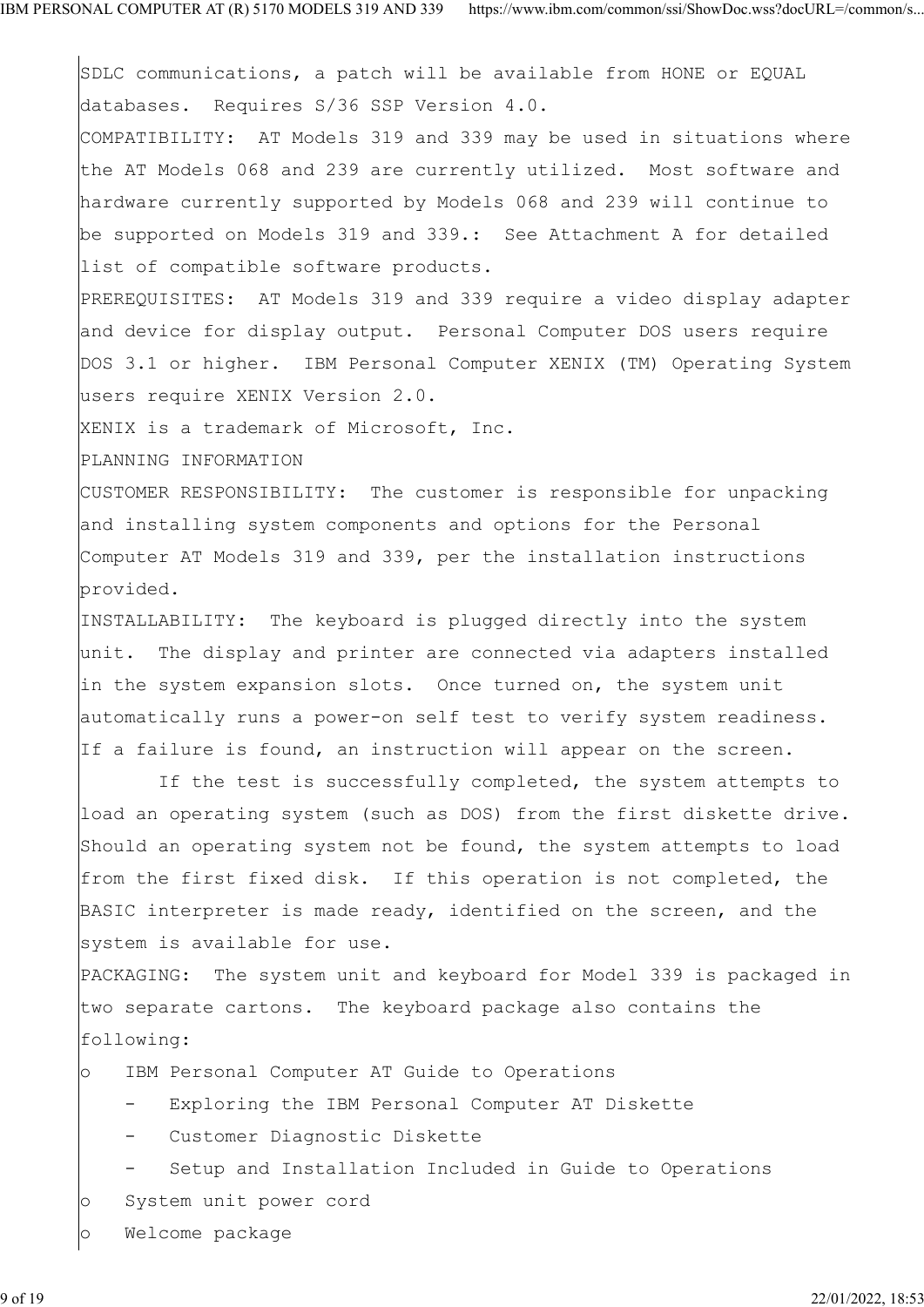o Keyboard template kit.

 For Model 319, the system unit and keyboard are packaged in two separate cartons. A third carton contains the Guide to Operations, the system unit power cord and the welcome package.

 The system unit part number for Models 319 and 339 is identical.

TECHNICAL ASSISTANCE: Eligible customers may obtain technical assistance from the IBM Personal Computer Assistance Center (PCAC). A new ASKINFO library retrieval keyword, PCFLASH, may be used to retrieve supplementary information on this product. SECURITY, AUDITABILITY, AND CONTROL

 User management is responsible for evaluation, selection, and implementation of security features, for administrative procedures, and for appropriate controls in application systems.

 If sensitive data is sent over external communication facilities, user management may wish to pursue the application of cryptography.

TERMS AND CONDITIONS

PURCHASE TERMS AND CONDITIONS VPA: Volume purchasing is available under the Volume Procurement Amendment (VPA) to Agreement for Purchase of IBM Machines. The IBM 5170 models are included in Category A, Discount Group 1, of the VPA Exhibit for Workstations (32WS-1) and Category A of the VPA Exhibit for Qualified Educational Institutions/Hospitals. Features are eligible for discount on existing VPAs when shipped within the contract period. IBM CREDIT CORPORATION FINANCING: A range of IBM Credit Corporation term leases and installment payment plans is available. ALTERNATIVE CERTIFICATION: No VOLUME MAINTENANCE AMENDMENT: The IBM 5170 Personal Computer AT is an eligible machine and a qualifying machine under Volume Maintenance Amendment to the IBM Maintenance Agreement. WARRANTY PERIOD: 12 months WARRANTY SERVICE: Customer Carry-in Repair (CCR) service is provided during the warranty period. Customer Carry-in Repair is described under the terms and conditions of the Agreement for Purchase of IBM Machines (Z120-2892). WARRANTY OPTION: IBM On-site Repair (IOR)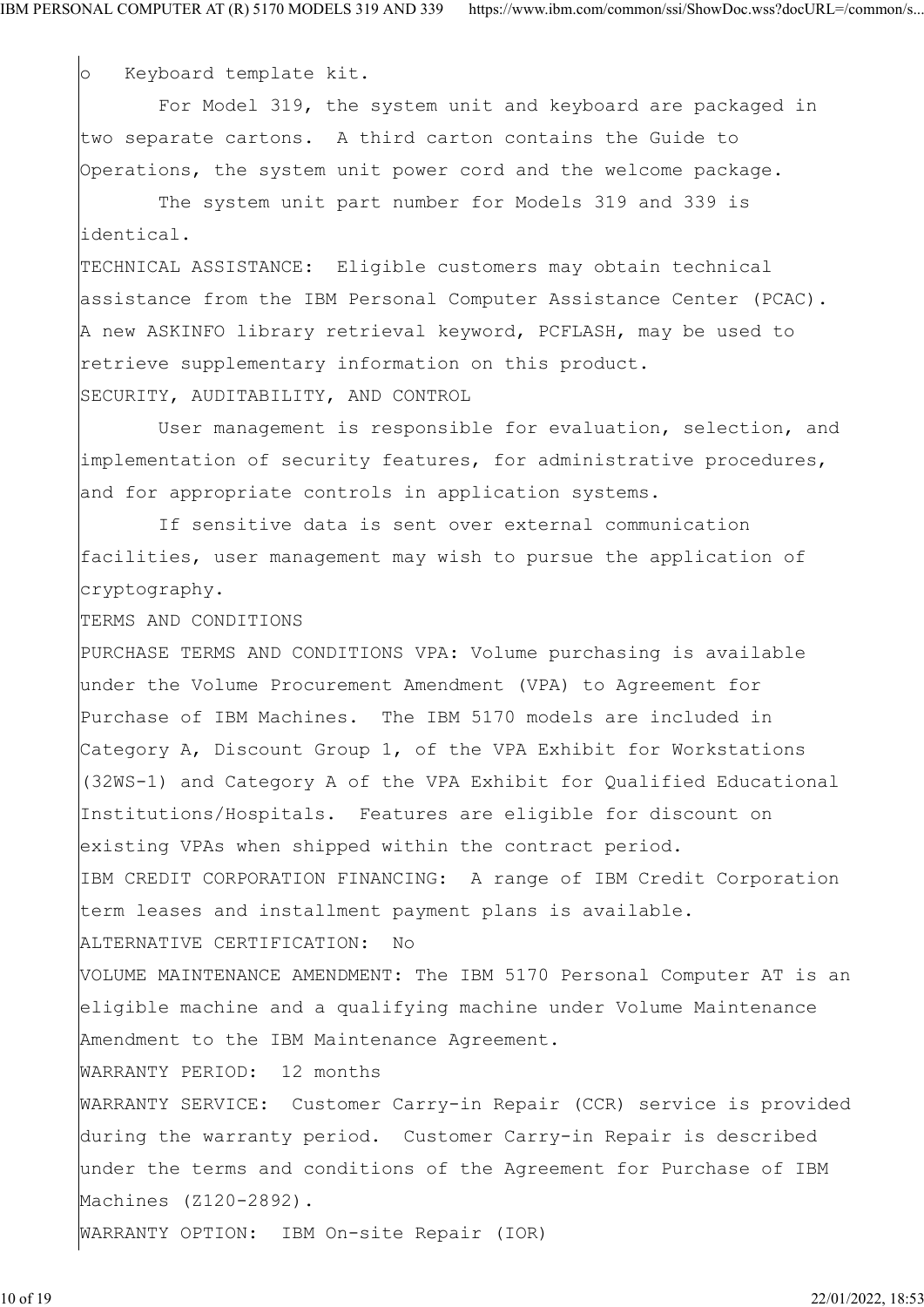IBM MAINTENANCE AGREEMENT SERVICE: Maintenance service is available under the IBM Maintenance Agreement (Z125-3275).: The following types of service are available: o IBM On-site Repair (IOR) o Customer Carry-in Repair (CCR). HOURLY SERVICE: IBM Hourly Service may be obtained by calling the IBM Service/Exchange Communication Center's (S/ECC) toll-free number 1 800 428-2569. PRODUCT AVAILABILITY STATUS: New product available. CUSTOMER SETUP: The Personal Computer AT and its features are Customer Setup (CSU). Detailed setup instructions are included with each machine and feature. Setup service is available from the IBM National Service Division at IBM Hourly Rates and Minimums. EDUCATIONAL ALLOWANCE: A 20% educational allowance is available to qualifying institutions. The educational allowance is not additive to any other discount or allowance. MACHINE GROUP: A IBM HOURLY SERVICE RATE CLASSIFICATION: 2 CHARGES MACHINE MODEL PURCHASE DESCRIPTION TYPE NUMBER PRICE System Unit/Keyboard 5170 319 \$5,295.00 System Unit/Keyboard 5170 339 5,295.00 FEATURE PURCHASE FEATURE **FEATURE FEATURE** 128/640K bytes Memory Expansion Option 3338 \$475.00 512K bytes/2Mb Memory Expansion Option 3343 475.00 512K bytes Memory Module Kit 3339 165.00 SINGLE PART FEATURE COPY DOCUMENTATION NUMBER CODE PRICE Guide to Operations 6280102 3102 \$80.00 Basic Reference Manual 6280075 0075 45.00 Hardware Maintenance Service (HMS)6280087 3087 195.00 HMS Update 6280139 3100 9.95 Hardware Maintenance Reference 6280088 3088 150.00 (HMR)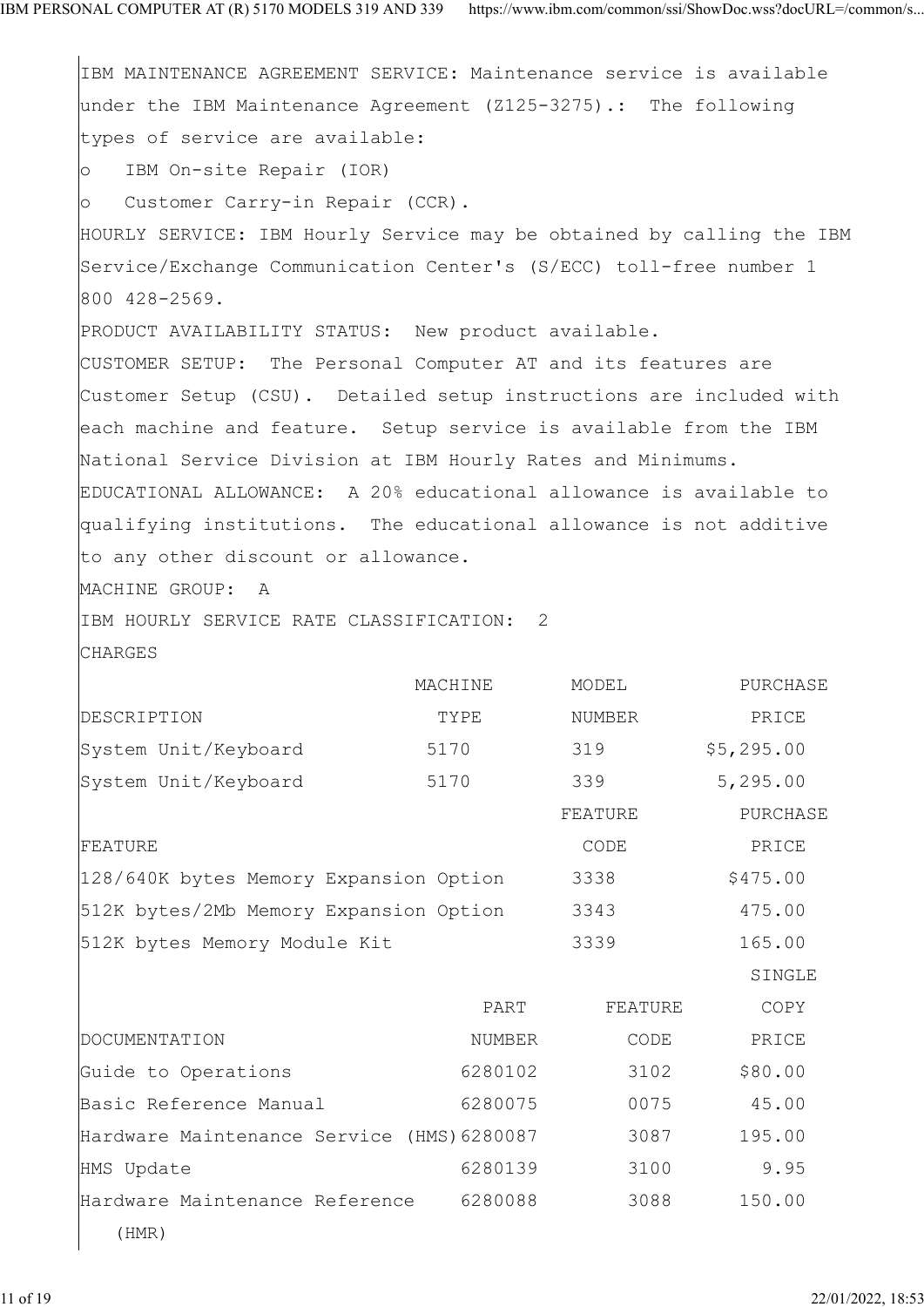| HMR Update                                                            |                        | 6280138  | 3110         | 5.95               |
|-----------------------------------------------------------------------|------------------------|----------|--------------|--------------------|
| Technical Reference Manual (TRM) 6280070                              |                        |          | 0070         | 105.00             |
| TRM Update                                                            | 6280099                |          | 3099         | 49.75              |
| TRM Options/Adapters                                                  | 6322509                |          | 2509         | 125.00             |
| 128/640K bytes Memory Expansion 1502544<br>Update                     |                        |          | 3544         | 5.95               |
| 512K bytes/2Mb Memory Expansion 6183075<br>Update                     |                        |          | 3075         | 5.95               |
| Key6279940emplates                                                    |                        |          | 4.95         |                    |
| ANNUAL MINIMUM MAINTENANCE CHARGES:                                   |                        |          |              |                    |
|                                                                       |                        |          |              | CUSTOMER           |
|                                                                       |                        |          | IBM ON-SITE  | CARRY-IN           |
|                                                                       |                        |          | REPAIR (IOR) | REPAIR (CCR)       |
| MACHINE                                                               | MODEL                  |          | (#9798)      | (#9821)            |
| 5170                                                                  | 319                    |          | \$546.00     | \$375.00           |
| 5170                                                                  | 339                    |          | 546.00       | 375.00             |
| MINIMUM WARRANTY OPTION CHARGES:                                      |                        |          |              |                    |
| MACHINE                                                               | MODEL                  |          |              | IBM ON-SITE REPAIR |
|                                                                       |                        |          | (49805)      |                    |
| 5170                                                                  | 319                    | \$218.00 |              |                    |
| 5170                                                                  | 339                    |          | 218.00       |                    |
| ENHANCED PERSONAL COMPUTER KEYBOARD ACCESSORIES:                      |                        |          |              |                    |
|                                                                       |                        | PART     |              | PURCHASE           |
|                                                                       |                        | NUMBER   |              | PRICE              |
| Clear Keycaps (60) with paper inserts 6341707                         |                        |          |              | \$50.00            |
| Blank Light Keycaps                                                   |                        | 1351710  |              | 25.00              |
| Blank Dark Keycaps                                                    |                        | 1351728  |              | 25.00              |
| Paper Inserts (300)                                                   |                        | 6341704  |              | 30.00              |
| Keycap Removal Tools (6)                                              |                        | 1351717  |              | 11.00              |
| Accessories can be ordered through the National Distribution          |                        |          |              |                    |
| Division (NDD), Dayton, NJ, using the appropriate part numbers, or by |                        |          |              |                    |
| calling IBM Direct on 1 800 426-2468.                                 |                        |          |              |                    |
|                                                                       |                        |          |              | ATTACHMENT A       |
|                                                                       | SOFTWARE COMPATIBILITY |          |              |                    |

 The following software products have been tested for compatibility on IBM Personal Computer AT Models 319 and 339 with DOS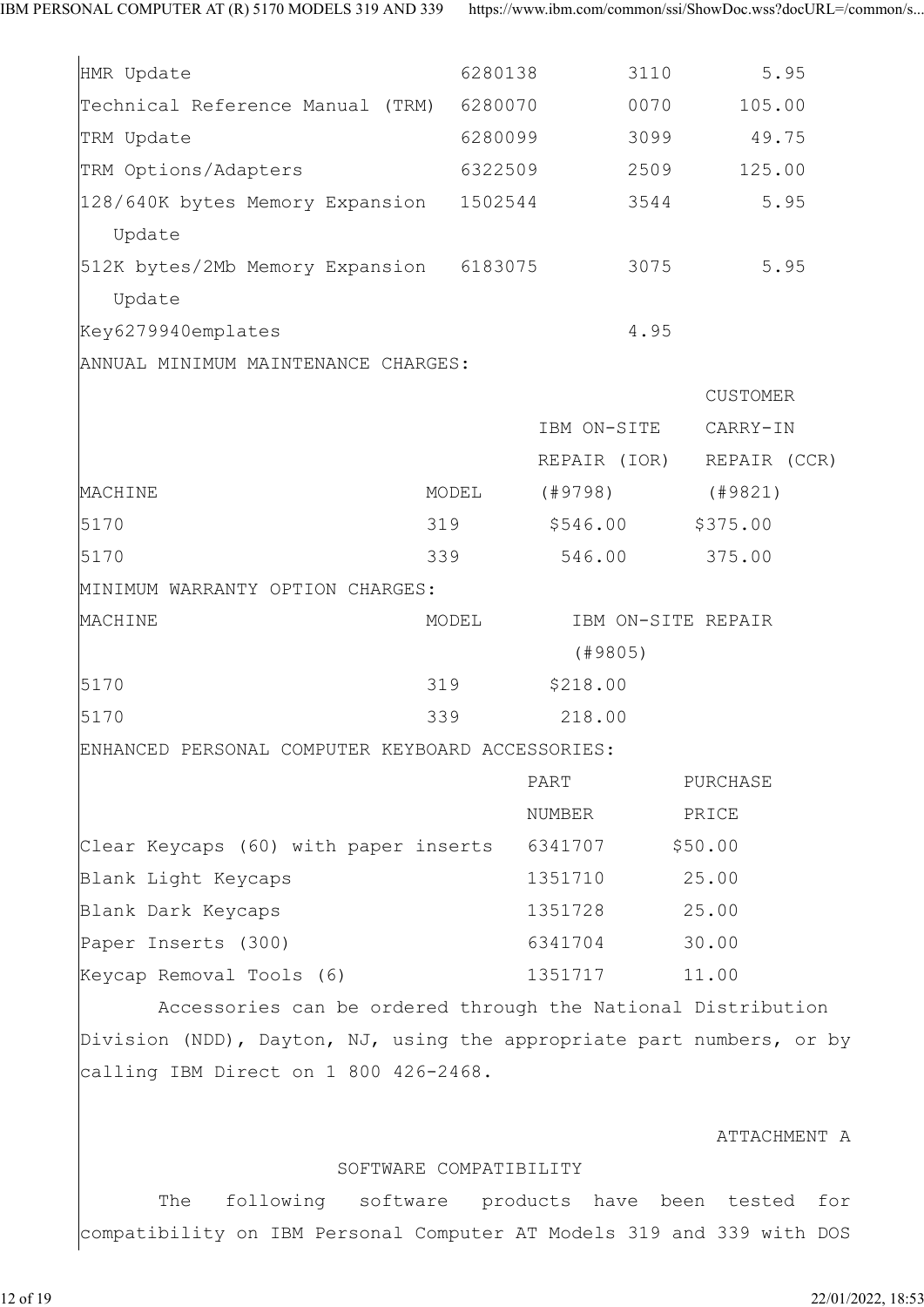3.1 and 3.2, and determined to operate substantially as described in their program documentation. VERSION PART NUMBER Operating Systems: DOS/BASICA/BASIC 3.10 6024211 DOS/BASICA/BASIC 3.20 6280057 XENIX 2.00 59X9932 Languages: APL 2.00 6024077 BASIC Compiler/Runtime 1.00 6024003 BASIC Compiler/Runtime 2.00 6024216 COBOL Compiler/Runtime 1.00 6024011 FORTRAN 1.00 6024012 FORTRAN 2.00 6024127 Macro Assembler 1.00 6024002 Macro Assembler 2.00 6024193 PASCAL Compiler 1.00 6024010 PASCAL Compiler 2.01 6024128 Professional FORTRAN 1.00 6024200 'C" Compiler 1.00 6280072 'C" Compiler 1.00 6280072 Communications: 3101 Emulation(1) 1.00 6024042 Asynchronous Communications(1) 2.00 6024032 Bisync 3270 Emulation(1) 1.01 6024037 PC LAN 1.10 6280083 PC Network SNA/3270 Emulation(1) 2.00 59X9951 PC Network Analysis(1) 1.00 6489762 PC 3270 Emulation PGM Entry Level 1.00 59X9904 SNA/3270 Emulation/RJE(1) 1.01 6024036 PC Displaycom BSC 1.10 6024210 Mainframe Comm Assistant(1) 1.05 6024451 Voice/Phone Assistant 1.00 6280741 Voice-activated Keyboard Utility 1.00 6280742 APPC/PC Program to Program(1) 6467038 Token-Ring Interconnect Program(1) 6467036 Token-Ring Network NETBIOS(1) 6467037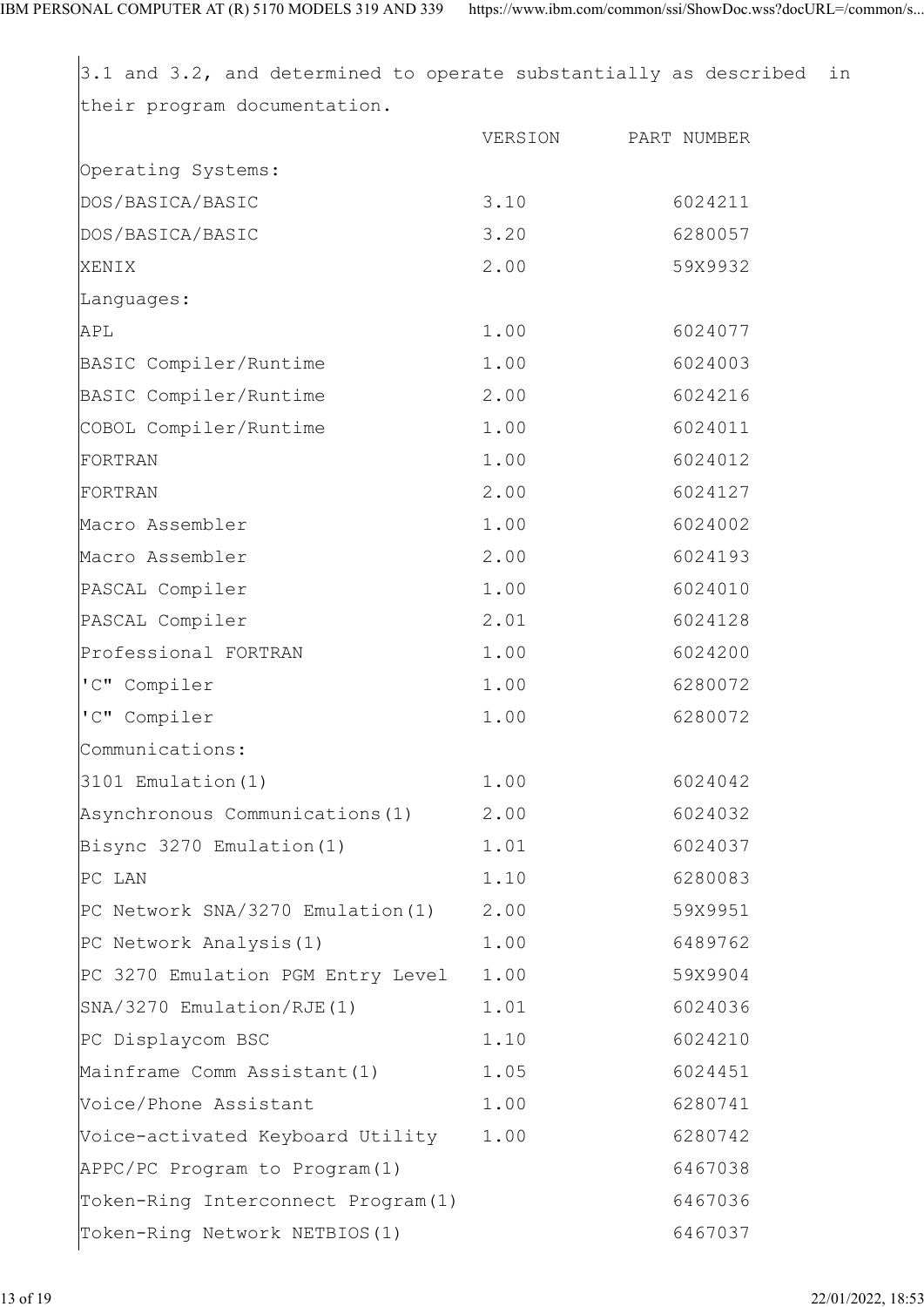| Personal Telephone Manager                 |         | 6429190            |  |
|--------------------------------------------|---------|--------------------|--|
| ASC Comm Server/Token and PC Net(1)        |         | 1642003            |  |
| Local Area Network Print Mgr(1)            |         | 6317042            |  |
| VM/PC(2)                                   | 1.10    | 6024175            |  |
| VM/PC                                      | 2.00    | 6467040            |  |
| PC/VM Bond                                 | 2.00    | 5664298            |  |
| Remote 5250 Emulation $(2)$ , $(3)$ ) 1.00 |         | 6403685            |  |
| Enhanced PC Keyboard Appendix              |         | 6386348            |  |
| Enhanced 5250 Emulation                    | 2.10    | 6386354            |  |
| Series/1 PC Connect                        | 1.00    | 5719-CN1           |  |
| Telephone Access to Office System 1.10     |         | 6467039            |  |
| PC Support/36                              |         | 4.00 5727-WS1, WS6 |  |
| PC Support/38 $(4)$                        | 7.00    | 5714-PC1           |  |
| $3278$ Emulation via IBM PC $(5360/62)$    |         | 5727-SS1           |  |
| 3278 Emulation via ICM PC (S/36 PC)        |         | 5727-SS6           |  |
| PROFS PC Support (5)                       |         | $5664 - 309$       |  |
| Business Productivity:                     |         |                    |  |
| EZ-VU Runtime Facility 2.00                |         | 6317025            |  |
| EZ-VU Development Facility 2.00            |         | 6317026            |  |
|                                            |         |                    |  |
| EZ-VU (ISPF/PDF) Editor                    | 1.10    | 6466974            |  |
|                                            | VERSION | PART NUMBER        |  |
| Cross System Product/Application           |         |                    |  |
| Execution (EZ-RUN)                         | 1.00    | 6217010            |  |
| Cross System Product/Application           |         |                    |  |
| Generation (EZ-PREP)                       | 1.00    | 6317011            |  |
| Doctor's Office Manager                    | 2.00    | 6467035            |  |
| <b>BMS</b> Series                          | 1.00    |                    |  |
| General Ledger                             |         | 6410950            |  |
| Accts Receivable                           |         | 6410952            |  |
| Accts Payable                              |         | 6410951            |  |
| Inventory Acctg                            |         | 6410955            |  |
| Order Entry & Invoicing                    |         | 6410954            |  |
| Payroll                                    |         | 6410953            |  |
| Financial Extensions                       |         | 6410957            |  |
| Accounting Extensions                      |         | 6410958            |  |
| LAN Access Edition                         |         | 6410965            |  |
| PDS Series                                 | 1.00    |                    |  |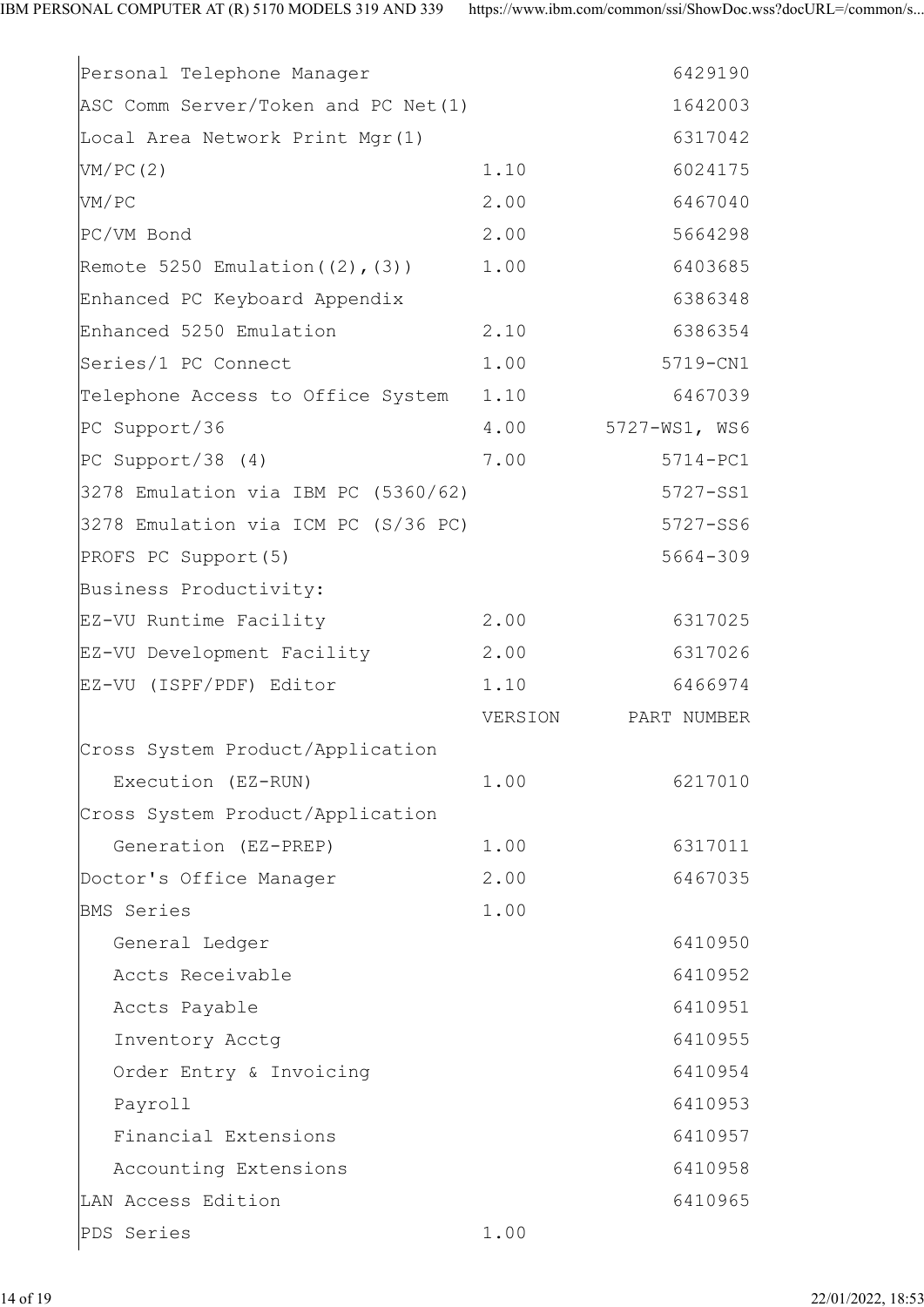| Data Edition                   |       | 6410936 |  |
|--------------------------------|-------|---------|--|
| Reports+ Edition               |       | 6410937 |  |
| Words Edition                  |       | 6410940 |  |
| Plans Edition                  |       | 6410939 |  |
| Plans+ Edition                 |       | 6410972 |  |
| Business Advisor               |       |         |  |
| General Accounting Edition     |       | 6466988 |  |
| Accts Payable Edition          |       | 6466989 |  |
| Accts Receivable Edition       |       | 6466990 |  |
| Payroll Edition                |       | 6466991 |  |
| Network Extension Edition      |       | 6466992 |  |
| Inventory Control Edition      |       | 6466993 |  |
| Order Entry Edition            |       | 6466994 |  |
| Information Management Edition |       | 6466995 |  |
| PC/Videotex                    | B1.00 | 6410985 |  |
| VTX/GRAF                       | 1.00  | 6317012 |  |
| PC/Colorview                   | 1.00  | 6410982 |  |
| IBM PC Pilot(1)                | 1.00  | 6316973 |  |
| PC Storyboard                  | 1.10  | 6316998 |  |
| RS/1                           | 1.00  | 6317003 |  |
| IBM Accounting Assistant       | 1.00  |         |  |
| Accounts Payable               |       | 6317050 |  |
| Billing/Accounts Receivable    |       |         |  |
| General Accounting             |       | 6317049 |  |
| Inventory Control/Purchasing   |       |         |  |
| Job Cost                       |       | 6317054 |  |
| Payroll                        |       | 6317052 |  |
| IBM Filing Assistant           | 1.00  | 6024145 |  |
| IBM Graphing Assistant         | 1.01  | 6024147 |  |
| IBM Reporting Assistant        | 1.00  | 6024146 |  |
| IBM Writing Assistant          | 1.01  | 6024144 |  |
| IBM Planning Assistant         | 1.00  | 6024148 |  |
| IBM Drawing Assistant          | 1.00  | 6024089 |  |
| Document Retrieval Assistant   | 1.00  | 6024306 |  |
| IBM Accounting Solutions       | 1.00  | 6024152 |  |
| IBM Executive Solutions        | 1.0   | 6024151 |  |
| IBM Home Solutions             | 1.00  | 6024150 |  |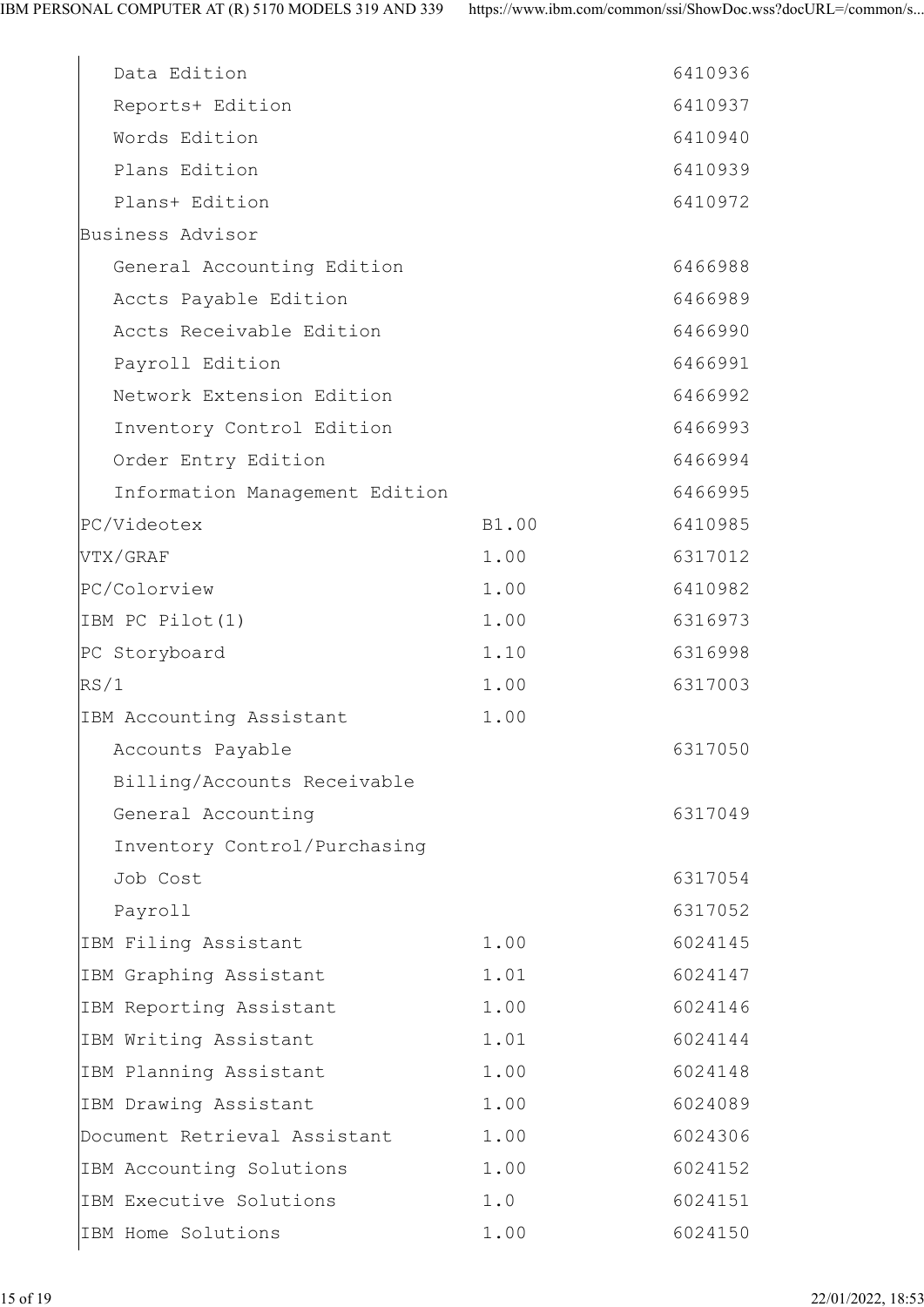| IBM Planning Solutions            | 1.00    | 6024135     |  |
|-----------------------------------|---------|-------------|--|
| PC DisplayWrite 1                 | 1.00    | 6024188     |  |
| PC DisplayWrite 3                 | 1.10    | 6024177     |  |
| Special:                          |         |             |  |
| TopView (TM)(2)                   | 1.01    | 6024131     |  |
| TopView ToolKit(2)                | 1.01    | 6024133     |  |
| TopView(1)                        | 1.10    | 6024455     |  |
| TopView ToolKit(1)                | 1.10    | 6024454     |  |
| XENIX Software Dev System         | 2.00    | 59X9939     |  |
| XENIX Text Formatting System      | 2.00    | 59X9941     |  |
| XENIX Op Sys Extensions           | 2.00    | 59X9943     |  |
|                                   | VERSION | PART NUMBER |  |
| Engineering/Scientific:           |         |             |  |
| Graphics Kernal System            | 1.00    | 6024203     |  |
| Graphics Plotting System          | 1.00    | 6024204     |  |
| Graphics File System              | 1.00    | 6024205     |  |
| IEEE 488 S-R (GPIB)               | 1.00    | 6024201     |  |
| DACS S-R/Distribution             | 1.00    | 6024202     |  |
| Graphics Development ToolKit 1.00 |         | 6024196     |  |
| Graphics Development ToolKit      | 1.10    | 6280076     |  |
| Education:                        |         |             |  |
| Earth Sciences Series             | 1.00    |             |  |
| Hydrologic Cycle                  |         | 6024121     |  |
| Ground Water                      |         | 6024122     |  |
| Surface Water                     |         | 6024123     |  |
| Moisture in the Atmosphere        |         | 6024124     |  |
| Earthquakes                       |         | 6024322     |  |
|                                   |         |             |  |
| Volcanos                          |         | 6024323     |  |
| Landslides                        |         | 6024324     |  |
| Biology Series                    | 1.00    |             |  |
| Cell Functions-Growth+Mitosis     |         | 6024316     |  |
| Chemicals of Life I               |         | 6024317     |  |
| Chemicals of Life II              |         | 6024344     |  |
| Chemicals of Life III             |         | 6024409     |  |
| Leaf Structure & Function         |         | 6024318     |  |
| Lights, Plants & Photosyn.        |         | 6024319     |  |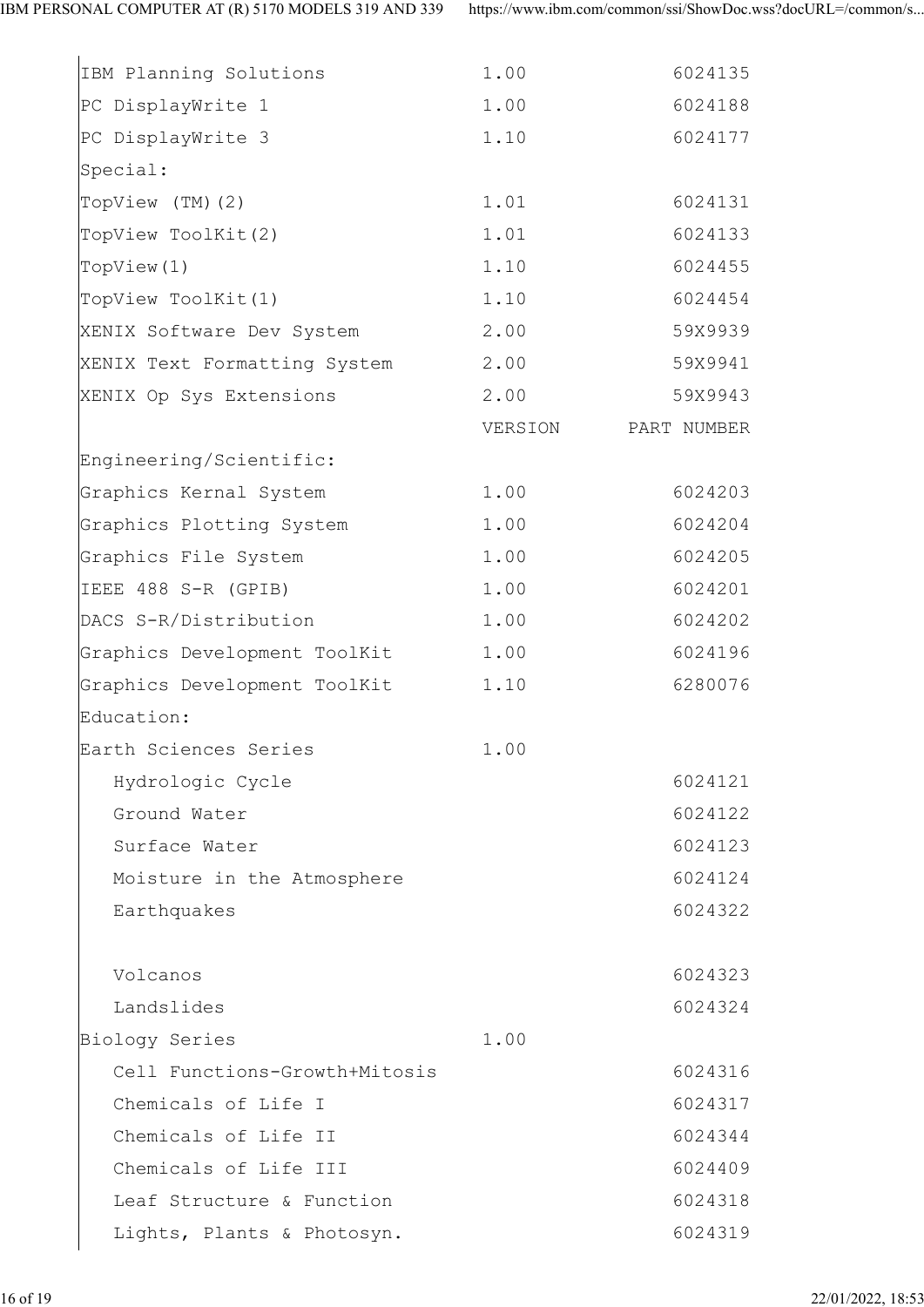| Passive Transport               |      | 6024320 |  |
|---------------------------------|------|---------|--|
| Plant Growth                    |      | 6024321 |  |
| Pathology                       |      | 6024343 |  |
| Modern Genetics                 |      | 6024345 |  |
| Human Life Processes I          |      | 6024346 |  |
| Human Life Processes II         |      | 6024411 |  |
| Human Life Processes III        |      | 6024414 |  |
| Cytology & Histology            |      | 6024407 |  |
| Mendelian Genetics              |      | 6024408 |  |
| Regulation & Homeostasis        |      | 6024410 |  |
| The Environment I               |      | 6024412 |  |
| The Environment II              |      | 6024413 |  |
| Pollination and Fertilization   |      | 6024415 |  |
| Taxonomy                        |      | 6024416 |  |
| Physics Series                  | 1.00 |         |  |
| Investigating Acceleration      |      | 6024403 |  |
| Investigating Grav Force        |      | 6024404 |  |
| Investigating Thermal Energy    |      | 6024405 |  |
| Investigating Cons. of Energy   |      | 6024406 |  |
| Investigating Wave Interference |      | 6024466 |  |
| Investigating Electric Fields   |      | 6024464 |  |
| Investigating Models of Light   |      | 6024465 |  |
| Karel the Robot                 | 1.00 | 6024066 |  |
| Comma Cat                       | 1.00 | 6024093 |  |
| Dictionary Dog                  | 1.00 | 6024067 |  |
| Typing Tutor                    | 1.00 | 6024013 |  |
| Bumble Games                    | 1.00 | 6024094 |  |
| Electric Poet                   | 1.00 | 6024172 |  |
| LOGO                            | 1.00 | 6024076 |  |
| LOGO Learner                    | 1.00 | 6024136 |  |
| Listen to Learn                 | 1.00 | 6024165 |  |
| Monster Math                    | 1.00 | 6024072 |  |
| Private Tutor                   | 2.00 | 6024113 |  |
| Teacher's Quiz Designer         | 1.00 | 6024075 |  |
| Turtle Power                    | 1.00 | 6024109 |  |
| Adventures in Math              | 1.00 | 6024112 |  |
| Primary Editor                  | 1.00 | 6024294 |  |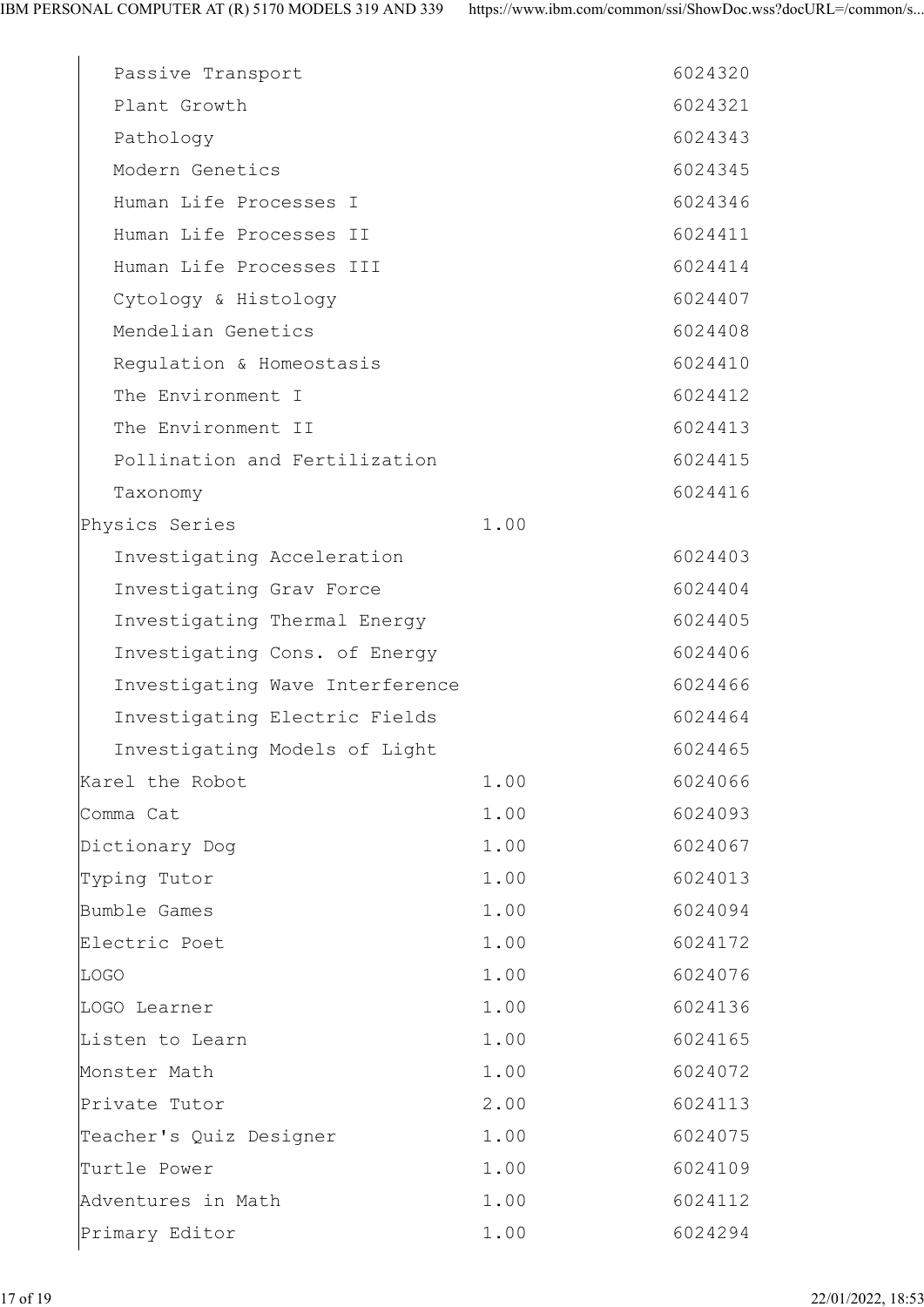| Missing Letters                                    | 1.00    | 6024104     |  |
|----------------------------------------------------|---------|-------------|--|
| I Can be Anything                                  | 1.00    | 6024304     |  |
| Rocky's Boots                                      | 1.00    | 6024099     |  |
|                                                    | VERSION | PART NUMBER |  |
| Private Tutor Courses                              | 1.00    |             |  |
| Learning DOS                                       |         | 6024080     |  |
| Learning to Program in BASIC                       |         | 6024081     |  |
| Computers and Communications                       |         | 6024069     |  |
| Reading Comprehension Skills                       |         | 6024325     |  |
| Vocabulary Building Skills                         |         | 6024326     |  |
| Word Knowledge Skills                              |         | 6024327     |  |
| Language Skills                                    |         | 6024084     |  |
| Capitalization Skills                              |         | 6024085     |  |
| Spelling Skills                                    |         | 6024086     |  |
| Punctuation Skills                                 |         | 6024083     |  |
| Math Computation Skills                            |         | 6024305     |  |
| Basic Number Concepts                              |         | 6024297     |  |
| Solving Math Word Problems                         |         | 6024308     |  |
| Preparing for Geometry and Algebra                 |         | 6024307     |  |
| Bumble Plot                                        | 1.00    | 6024096     |  |
| Gertrude's Secrets                                 | 1.00    | 6024097     |  |
| Gertrude's Puzzles                                 | 1.00    | 6024098     |  |
| Juggle's Butterfly                                 | 1.00    | 6024095     |  |
| Bouncy Bee Learns Letters 1.00                     |         | 6024137     |  |
| Bouncy Bee Learns Words 1.00                       |         | 6024139     |  |
| Get Set for Writing to Read 1.00                   |         | 6024468     |  |
| Scientific Reasoning Series 1.00                   |         |             |  |
| Theory Formation: Reflections and Patterns 6024471 |         |             |  |
| Measurement Process: Distance and Area             |         | 6024470     |  |
| Reading for Meaning: Level I 1.00                  |         | 6024330     |  |
| Reading for Meaning: Level II 1.00                 |         | 6024336     |  |
| Reading for Meaning: Level III 1.00                |         | 6024337     |  |
| Reading for Meaning: LEVEL IV 1.00                 |         | 6024338     |  |
| Reading for Information: Level II 1.00             |         | 6024358     |  |
| Reading for Information: Level III 1.00            |         | 6024359     |  |
| Reading for Information: Level IV 1.00             |         | 6024360     |  |
| Vocabulary: Level II                               | 1.00    | 6024350     |  |
|                                                    |         |             |  |